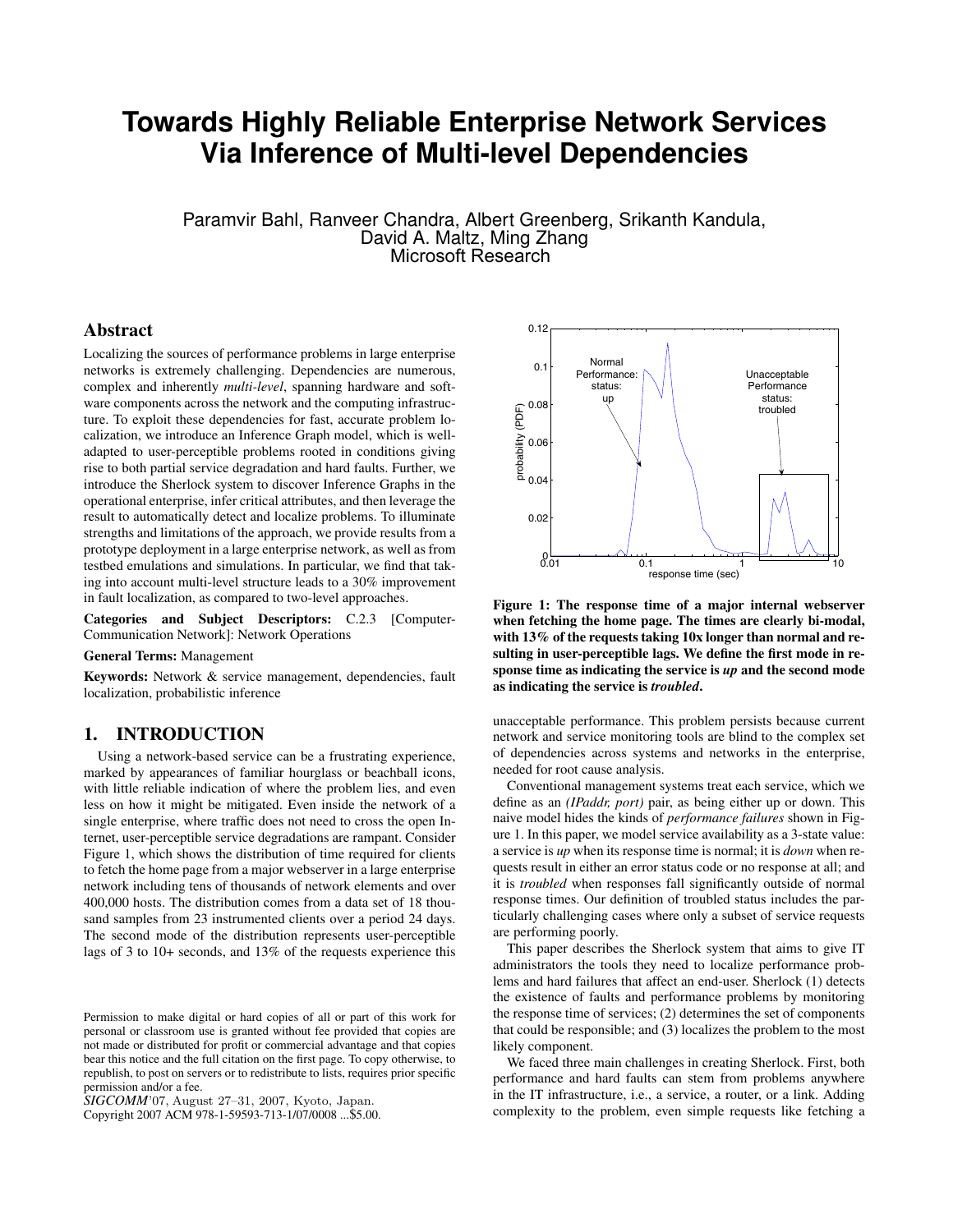webpage involve multiple services: DNS servers, authentication servers, webservers, and the backend SQL databases that hold the webpage data. Problems at any of these can affect the success or failure of the request, but the dependencies among components in IT systems are typically not recorded anywhere, and they evolve continually as systems grow or new applications are added. As a result, Sherlock must be able to automatically discover the set of components involved in the processing of requests. Second, the failover and load-balancing techniques commonly used in enterprise networks make determining the responsible component even harder, since the set of components involved may change from request to request. Sherlock's analysis must take these mechanisms into account. Third, given the large size of enterprise networks, the challenges above must be met in a manner that remains tractable even with hundreds of thousands of elements.

Sherlock meets these challenges in the following ways: First, software agents running on each host analyze the packets that the host sends and receives to determine the set of services on which the host depends. Sherlock automatically assembles an *Inference Graph* that captures the dependencies between all components of the IT infrastructure by combining together these individual views of dependency. Our algorithm uses information provided by one host to fill in any gaps in the information provided by another. Sherlock then augments the Inference Graph with information about the routers and links used to carry packets between hosts, and so encodes in a single model all the components that could affect a request. Second, our Inference Graph model includes primitives that capture the behavior of load-balancers and failover mechanisms. Operators identify where these mechanisms are used manually or via heuristics, but localization is then automatic. Third, we developed Ferret, an algorithm that efficiently localizes faults in enterprise-scale networks using the Inference Graph and measurements of service response times made by the agents.

We deliberately targeted Sherlock at localizing significant problems that affect the users of the IT infrastructure, hence our focus on performance as well as hard faults and our use of response time as an indicator for performance faults. Current systems overwhelm operators with meaningless alerts (the current management system in our organization generates 15,000 alerts a day, and they are almost universally ignored as so few prove significant). In contrast, Sherlock does not report problems that do not directly affect users. For example, Sherlock will not even detect that a server has a high CPU utilization unless requests are delayed as a result.

To the best of our knowledge, Sherlock is the first system that localizes performance failures across network and services in a timely manner without requiring modifications to existing applications and network components. The contributions of this paper include our formulation of the Inference Graph and our algorithms for computing it for an entire IT infrastructure based on observations of the packets that hosts send and receive. Unlike previous work, our Inference Graph is both multi-level (in order to represent the multiple level of dependencies found in IT infrastructure) and 3-state (so we can determine whether components are up, down, or experiencing a performance fault and troubled). This paper also contributes extensions to prior work that optimize fault localization and adapt it for our three-state and multi-level Inference Graph. We extensively evaluate the effectiveness of each of Sherlock's components individually, and describe our results of deploying Sherlock in both a testbed and a large and complex enterprise network.

## 2. RELATED WORK

Today, enterprises use sophisticated commercial tools, such as EMC's SMARTS [21], HP Openview [13], IBM Tivoli [19], or Microsoft Operations Manager [10]. In practice, these systems have proven inadequate for finding the causes of performance problems as they treat servers and routers as independent boxes — each producing its own stream of SNMP counters, syslog messages, and alerts. Fundamentally, these box-centric measures are poor predictors of the end-to-end response time that users ultimately care about — it's not clear what CPU load on a server means users are unhappy, so it is hard to set a threshold that alerts only when users are impacted. For example, over a 10-day period our organization's well-run systems generated two thousand alerts for 160 servers that *might* be sick. Another 18 K alerts were divided among 194 different alert types coming from 877 different servers, each of which could *potentially* affect user performance (e.g., 6 alerts for a server CPU utilization over 90%; 8 for low memory causing a service to stop). Investigating all the potentially serious alerts is simply impractical, especially when many had no effect on a user. Sherlock complements existing tools by detecting and localizing the problems that affect users.

Significant recent research has led to methods for detailed debugging of service problems in distributed systems. Many of these systems also extract the dependencies between components, but are different in character from Sherlock. Magpie [3], FUSE [5] and Pinpoint [4], instrument middleware on every host to track requests as they flow through the system. They then diagnose faults by correlating components with failed requests. Project5 [1] and WAP5 [16] record packet traces at each host and use message correlation algorithms to resolve which incoming packet triggered which outgoing packet. These projects all target the debugging and profiling of *individual* applications, so determining exactly which message is caused by another message is critically important. In contrast, Sherlock combines measurements of the *many* applications running on an IT infrastructure to localize problems. We also show that, for fault localization, co-occurrence of packets is a reasonable indicator of dependency between accesses to two remote machines, and that valid graphs can be computed with only 1,000 samples and 20 clients (Section 6.1).

There is a large body of prior work tackling fault localization at the network layer, especially for large ISPs. In particular, BAD-ABING [18] and Tulip [9] measure per-path characteristics, such as loss rate and latency, to identify problems that impact userperceptible performance. These methods (and many commercial products as well) use active probing to pinpoint faulty IP links. Sherlock instead uses a passive correlation approach to localize failed network components.

Machine learning methods have been widely discussed for fault management. Pearl [15] describes a graph model for Bayesian networks. Sherlock uses similar graph models to build Inference Graphs. Rish et. al. [17] combines active probing and dependency graph modeling for fault diagnosis in a network of routers and end hosts, but they do not describe how the graph model might be automatically constructed. Unlike Sherlock, their method does not model failover servers or load balancers, which are common in enterprise networks. Shrink [6] and SCORE [7] make seminal contributions in modeling the network as a two-level graph and using it to find the most likely root causes of faults in wide-area networks. In SCORE, dependencies are encoded as a set and fault-localization becomes minimal set cover. Shrink introduces novel algorithmic concepts in inference of most likely root causes, using probabilities to describe the strengths of dependencies. In Sherlock, we leverage these concepts, while extending them to deal with multi-level dependencies and with more complex operators that capture loadbalancing and failover mechanisms. We compare the accuracy of our algorithm with Shrink and SCORE in Section 6.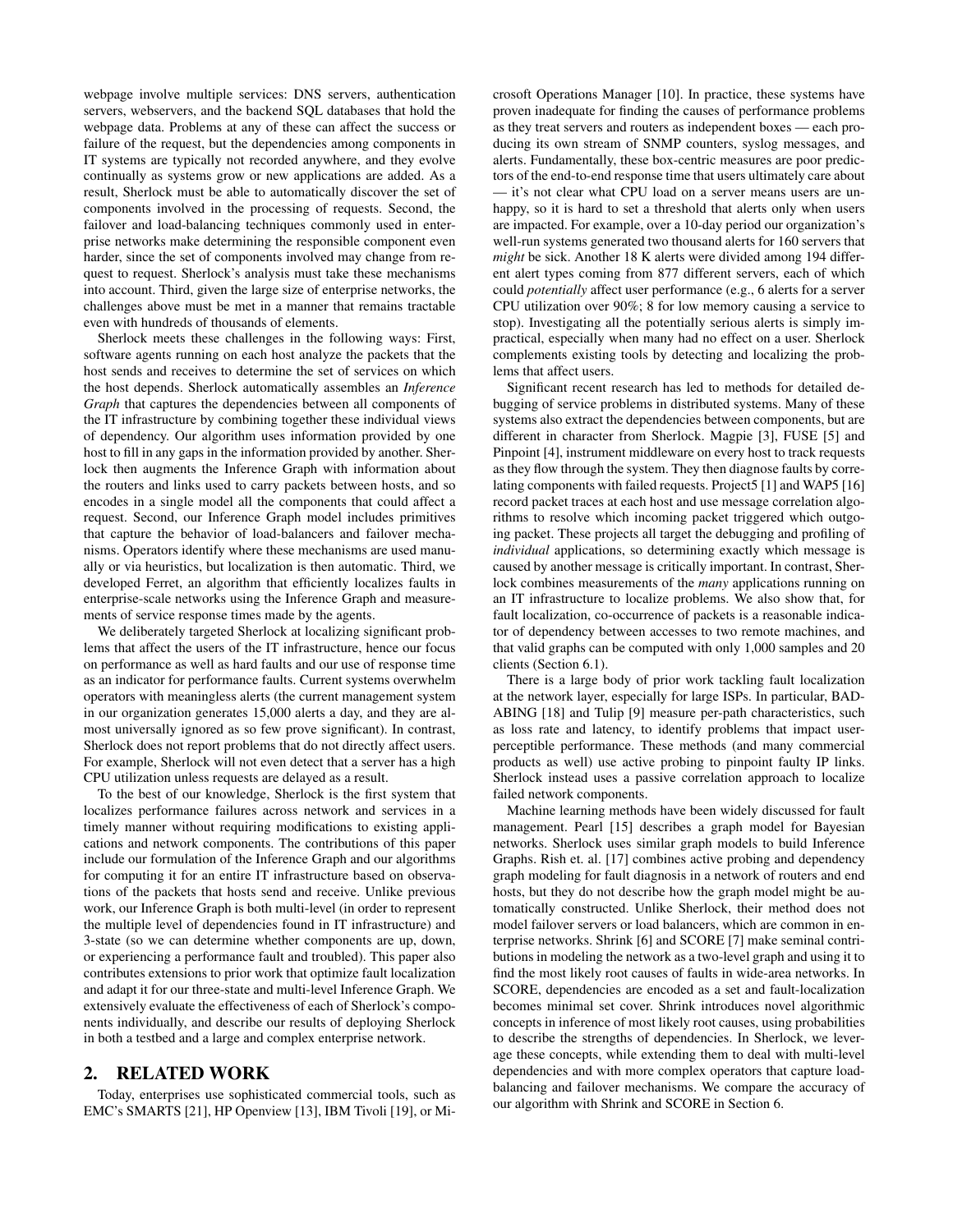

Figure 2: Snippet of a partial Inference Graph that expresses the dependencies involved in accessing a file share. Dotted boxes represent physical components and software, dashed boxes denote external observations and ovals stand-in for unmodeled or external factors.

## 3. THE Inference Graph MODEL

We first describe our new model, called the Inference Graph, for representing the complex dependencies in an enterprise network. The Inference Graph forms the core of our Sherlock system. We then present our algorithm, called Ferret, that uses the model to probabilistically infer the faulty or malfunctioning components given real-world observations. We explain the details of how Sherlock constructs the Inference Graph, computes the required probabilities, and performs fault localization later in Section 4.

## 3.1 The Inference Graph

The Inference Graph is a labeled, directed graph that provides a unified view of the dependencies in an enterprise network, spanning services and network components. Figure 2 depicts a portion of the Inference Graph when a user accesses a network file share. The structure of dependence is inherently multi-level. The access to the file depends on contacting the Kerberos server for authentication, which in turn depends on the Kerberos server itself, as well as the routers and switches on the path from the user's machine to the Kerberos server. A problem could occur anywhere in this chain of dependencies. The challenge is to find the right level of abstraction to model these dependencies in a framework that can be feasibly automated.

Formally, nodes in this graph are of three types. First, *root-cause* nodes correspond to physical components whose failure can cause an end-user to experience failures. The granularity of root-cause nodes in Sherlock is a computer (a machine with an IP address), a service (IP address, port), a router, or an IP link, although the model is extensible to root causes at a finer granularity. Second, *observation* nodes represent accesses to network services whose performance can be measured by Sherlock. There is a separate observation node for every client that accesses any such network service. The observation nodes model a user's experience when using services on the enterprise network. Finally, *meta-nodes* act as glue between the root-cause nodes and the observation nodes. In this paper we present three types of meta-nodes, *noisy-max*, *selector* and *failover*. These nodes model the dependencies between root causes and observations; the latter two are needed to model load-balancers and failover redundancy, respectively (described in detail in Section 3.1.1).

The state of each node in the Inference Graph is expressed by a three-tuple:  $(P_{up}, P_{troubled}, P_{down})$ .  $P_{up}$  denotes the probability that the node is working normally.  $P_{down}$  is the probability that the node has experienced a fail-stop failure, such as when a server is down or a link is broken. Finally,  $P_{troubled}$  is the probability that a node is troubled, which corresponds to the boxed area in Figure 1, where services, physical servers or links continue to function but users perceive poor performance. The sum of  $P_{up} + P_{troubled} + P_{down} = 1$ . We note that the state of root-cause nodes is independent of any other nodes in the Inference Graph, while the state of observation nodes can be uniquely determined from the state of its ancestors.

An edge from node  $A$  to node  $B$  in the Inference Graph encodes the dependency that node  $A$  has to be in the  $up$  state for node  $B$  to be *up*. Not all dependencies are equal in strength. For example, a client cannot retrieve a file from a file server if the path to that file server is down. However, the client might still be able to retrieve the file even when the DNS server is down, if the file server's name to IP address mapping is found in the client's local DNS cache. Furthermore, the client may need to authenticate more (or less) often than resolving the server's name. To capture varying strengths in dependencies, edges in a Inference Graph are labeled with a *dependency probability*. A larger dependency probability indicates stronger dependency.

Finally, every Inference Graph has two special root-cause nodes – *always troubled (AT)* and *always down (AD)* – to model external factors not part of our model that might cause a user-perceived failure. The state of AT is set to  $(0, 1, 0)$  and that of AD is set to (0, 0, 1). We add an edge from these nodes to all the observation nodes, and describe how we assign probabilities to these edges in Section 4.

To illustrate these concepts we revisit Figure 2, which shows a portion of the Inference Graph that models a user fetching a file from a network file server. The user activity of "fetching a file" is encoded as an observation node (dashed box) in the figure because Sherlock can measure the response time for this action. Fetching a file requires the user to perform three actions: (i) authenticate itself to the system, (ii) resolve the DNS name of the file server and (iii) access the file server. These actions themselves depend on other actions to succeed. Therefore, we model them as meta-nodes, and add edges from each of them to the observation node of "fetching a file." We describe our method of computing the dependency probability for these edges in Section 4.1. Since the client is configured with both a primary and secondary DNS server (DNS1 and DNS2), we introduce a failover meta-node. Finally, note that this snippet shows a single client and a single observation. When other clients access the same servers or use the same routers/links as those shown here, their observation nodes will be connected to the same root cause nodes as those shown to create the complete Inference Graph.

#### *3.1.1 Propagation of State with Meta-Nodes*

A crucial aspect of a probabilistic model is *how* the state of parent nodes governs the state of a child node. For example, suppose a child has two parents, A and B; the state of parent A is (.8, .2, 0), which means its probability of being *up* is 0.8, *troubled* is 0.2 and *down* is 0, and the state of parent B is  $(.5, .2, .3)$ . What, then, is the state of the child? While edge labels encode the strength of dependency, the nature of the dependency is encoded in the meta-node. Formally, the meta-node describes the state of the child node given the state of its parent nodes.

Noisy-Max Meta-Nodes are the simplest and most common metanode. *Max* implies that if any of the parents are in the *down* state, then the child is *down*. If no parent is *down* and any parent is *trou-*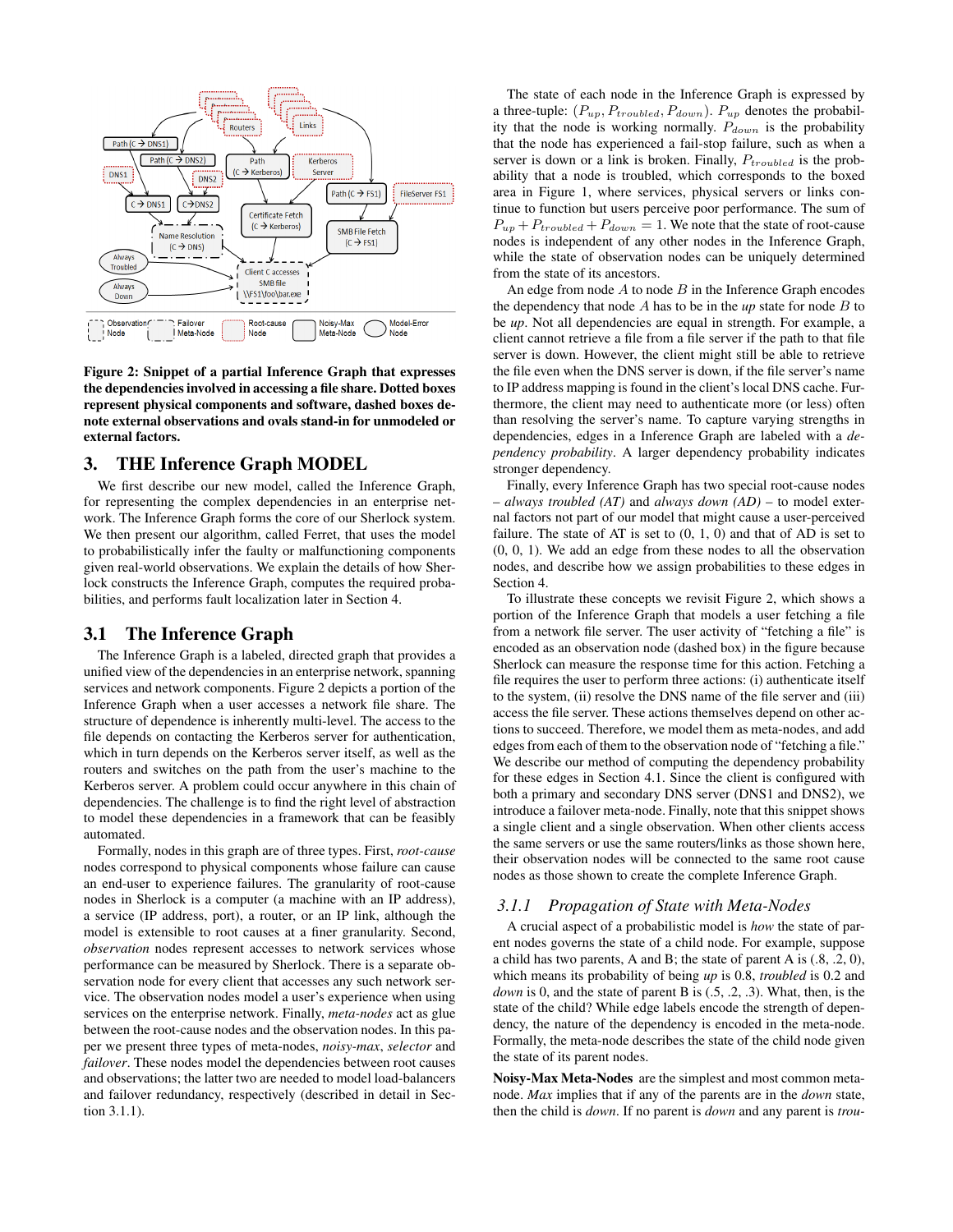

Figure 3: Truth Table for the noisy-max meta-node when a child has two parents. The values in the lower triangle are omitted for clarity.



Figure 4: Truth Table for the selector meta-node. A child node selects parent1 with probability d and parent2 with probability 1-d. The values in the lower triangle are omitted for clarity.

*bled*, then the child is *troubled*. If all parents are *up*, then the child is *up*. *Noisy* implies that unless a parent's dependency probability is 1.0, there is some chance the child will be *up* even if the parent is *down*. Formally, if the weight of a parent's edge is d, then with probability  $(1 - d)$  the child is not affected by that parent.

Figure 3 presents a truth table for noisy-max when a child has two parents. Each entry in the truth table is the state of the child (i.e., its probability of being  $up$ , *troubled* and *down*) when  $parent_1$ and  $parent_2$  have states as per the column and row label respectively.<sup>1</sup> As an example, the second row and third column of the truth table shows the probability of the child being *troubled*, given that parent<sub>1</sub> is *down* and parent<sub>2</sub> is *troubled*: P(Child=Troubled | Parent1=Down, Parent2=Troubled) =  $(1 - d_1) * d_2$ . To explain, the child will be *down* unless parent<sub>1</sub>'s state is masked by noise (prob  $1 - d_1$ ). Further, if both parents are masked by noise, the child will be *up*. Hence the child is in *troubled* state only when  $parent_1$  is drowned out by noise and  $parent_2$  is not.

Selector Meta-Nodes are used to model load balancing scenarios. For example, a Network Load Balancer (NLB) in front of two servers hashes the client's requests and distributes requests evenly to the two servers. An NLB cannot be modeled using a noisy-max meta-node because the client would depend on each server with a probability of 0.5, since half the requests go to each server. Using a noisy-max meta-node will assign the client a 25% chance of being *up* even when both the servers are *down*, which is obviously incorrect. We use the selector meta-node to model NLB Servers and Equal Cost Multipath (ECMP) routing. ECMP is a commonlyused technique in enterprise networks where routers send packets to a destination along several paths. The path is selected based on a hash of the source and destination addresses in the packet. We use a selector meta-node when we can determine the set of ECMP paths available, but not which path a host's packets will use.

The truth table for the selector meta-node is shown in Figure 4, and it expresses the fact the child is making a selection. For example, while the child may choose each of the parents with probability 50%, the selector meta-node forces the child to have a zero probability of being *up* when both its parents are *down* (first number in the Down,Down entry).

Failover Meta-Nodes capture the failover mechanism commonly

|                                                                                    |                                             |                 | Parent 1 |                 |         |
|------------------------------------------------------------------------------------|---------------------------------------------|-----------------|----------|-----------------|---------|
| Parent (P1)<br>Parent (P2)<br>Primary<br>Secondary<br><b>Failover</b><br>Child (C) |                                             | <b>Failover</b> | Up       | <b>Troubled</b> | Down    |
|                                                                                    |                                             | Up              | 1, 0, 0  | 0,1,0           | 1, 0, 0 |
|                                                                                    | $\sim$<br>Ξ<br>$\overline{\mathtt{\omega}}$ | <b>Troubled</b> | 1,0,0    | 0, 1, 0         | 0,1,0   |
|                                                                                    | π<br>۵.                                     | Down            | 1, 0, 0  | 0, 1, 0         | 0, 0, 1 |

Figure 5: Truth Table for the failover meta-node encodes the dependence that the child primarily contacts parent1, and fails over to parent2 when parent1 does not respond.

used in enterprise servers. Failover is a redundancy technique where clients access primary production servers and failover to backup servers when the primary server is inaccessible. In our network, DNS, WINS, Authentication and DHCP servers all employ failover. Failover cannot be modeled by either the noisy-max or selector meta-nodes, since the probability of accessing the backup server depends on the failure of the primary server.

The truth table for the failover meta-node is shown in Figure 5. As long as the primary server is *up* or *troubled*, the child is not affected by the state of the secondary server. When the primary server is in the *down* state, the child is still *up* if the secondary server is *up*.

## *3.1.2 Time to Propagate State*

A common concern with probabilistic meta-nodes is that computing the probability density for a child with  $n$  parents can take  $O(3<sup>n</sup>)$  time for a three-state model in the general case.<sup>2</sup> However, the majority of the nodes in our Inference Graph with more than one parent are noisy-max meta-nodes. For these nodes, we have developed the following equations that reduce the computation to  $O(n)$  time.

$$
P(\text{child up}) = \prod_{j} \left( (1 - d_j) * (p_j^{trouble} + p_j^{down}) + p_j^{up} \right)
$$
  

$$
1 - P(\text{child down}) = \prod_{j} \left( 1 - p_j^{down} + (1 - d_j) * p_j^{down} \right)
$$
  

$$
P(\text{child troubleled}) = 1 - (P(\text{child up}) + P(\text{child down}))
$$

where  $p_j$  is the j'th parent,  $(p_i^{up}, p_j^{trouble}, p_j^{down})$  is its probability distribution, and  $d_j$  is its dependency probability. The first equation implies that a child is *up* only when it does not depend on any parents that are not *up*. The second equation implies that a child is *down* unless every one of its parents are either not *down* or the child does not depend on them when they are *down*.

The computational cost for selector and failover meta-nodes is still exponential,  $O(3^n)$ , for a node with n parents. However, in our experience, these two types of meta-nodes have no more than 6 parents, and hence do not add a significant computation burden.

## 3.2 Fault Localization on the Inference Graph

We now present our algorithm, Ferret, that uses the Inference Graph to localize the cause of a network or service problem. We define an assignment-vector to be an assignment of state to every root-cause node in the Inference Graph where the root-cause node has probability 1 of being either up, troubled, or down. The vector might specify, for example, that  $link_1$  is troubled, server<sub>2</sub> is down and all the other root-cause nodes are up. The problem of localizing

 ${}^{1}$ A (0, 1, 0) state for *parent*<sub>1</sub> means it is troubled.

<sup>&</sup>lt;sup>2</sup>The naive way to compute the probability of the child's state requires computing all  $3<sup>n</sup>$  entries in the truth-table and summing the appropriate entries.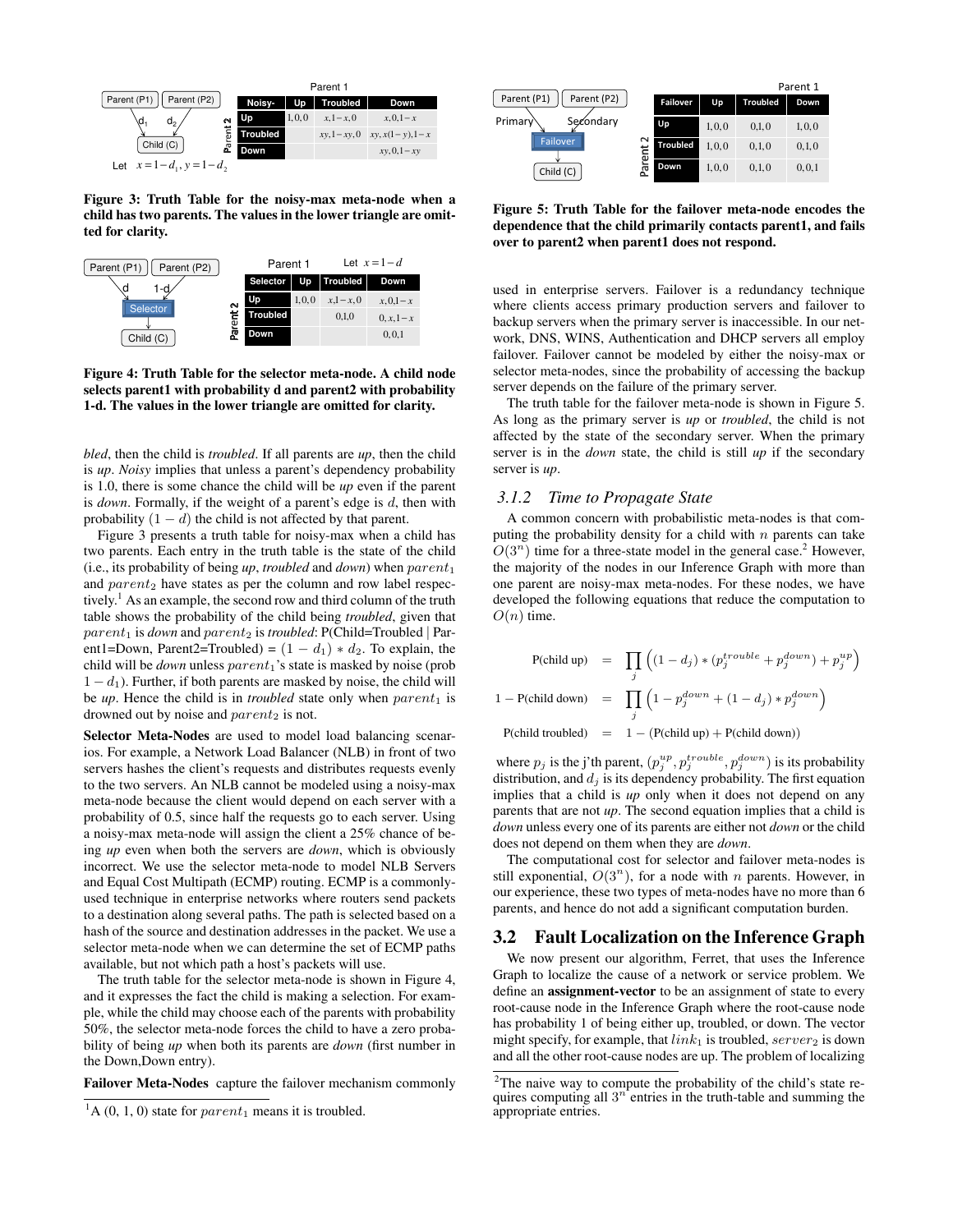a fault is then equivalent to finding the assignment-vector that best explains the observations measured by the clients.

Ferret takes as input the Inference Graph and the measurements (e.g., response times) associated with the observation nodes. Ferret outputs a ranked list of assignment vectors ordered by a confidence value that represents how well they explain the observations. For example, Ferret could output that  $server_1$  is troubled and other root-cause nodes are up with a confidence of  $90\%$ ,  $link_2$  is down and other root-cause nodes are up with 5% confidence, and so on.

For any assignment-vector, Ferret can compute a score for how well that vector explains the observations. Ferret first sets the root causes to the states specified in the assignment-vector and then uses the state-propagation techniques described in the previous section to propagate probabilities downwards until they reach the observation nodes. Then, for each observation node, it computes a score based on how well the probabilities in the state of the observation node agree with the statistical evidence derived from the measurements associated with this observation node. Section 4 provides the details of how we compute this score.

How can we search through all possible assignment vectors to determine the vector with the highest score? There are  $3<sup>r</sup>$  vectors given  $r$  root-causes, and applying the procedure just described to evaluate the score for each assignment vector would be infeasible. Existing solutions to this problem in machine learning literature, such as loopy belief propagation [12], do not scale to the Inference Graph sizes encountered in enterprise networks. Approximate localization algorithms used in prior work, such as Shrink [6] and SCORE [7], are significantly more efficient. However, they are based on two-level, two-state graph models, and hence do not work on the Inference Graph, which is multi-level, multi-state and includes meta-nodes to model various artifacts of an enterprise network. The results in Section 6 clarify how Ferret compares with these algorithms.

Ferret uses an approximate localization algorithm that builds on an observation that was also made by Shrink [6].

OBSERVATION 3.1. *It is very likely that at any point in time only a few root-cause nodes are troubled or down.*

In large enterprises, there are problems all the time, but they are usually not ubiquitous.<sup>3</sup> We exploit this observation by not evaluating all  $3<sup>r</sup>$  assignment vectors. Instead, Ferret evaluates assignments that have no more than  $k$  root-cause nodes that are either troubled or down. Thus, Ferret first evaluates  $2 * r$  vectors in which exactly one root-cause is troubled or down, next  $2 \times 2 \times {r \choose 2}$  vectors where exactly two root-causes are troubled or down, and so on. Given k, Ferret evaluates at most  $(2 * r)^k$  assignment vectors. Further, it is easy to prove that the approximation error of Ferret, that is, the probability that Ferret does not arrive at the correct solution (the same solution attained using the brute-force, exponential approach) decreases exponentially with  $k$  and becomes vanishingly small for  $k = 4$  onwards [6]. Pseudo-code for the Ferret algorithm is shown in Algorithm 1.

Ferret uses another practical observation to speed up its computation.

OBSERVATION 3.2. *Since a root-cause is assigned to be* up *in most assignment vectors, the evaluation of an assignment vector only requires re-evaluation of states at the descendants of rootcause nodes that are not* up*.*

Therefore, Ferret preprocesses the Inference Graph by assigning all root-causes to be up and propagating this state through to the ob-

## Algorithm 1 Ferret{Observations O, Inference Graph G, Int X}





Figure 6: Sherlock Solution Overview

servation nodes. To evaluate an assignment vector, Ferret needs to re-compute only the nodes that are descendants of root-cause nodes marked troubled or down in the assignment vector. After computing the score for an assignment vector, Ferret simply rolls back to the pre-processed state with all root-causes in the *up* state. As there are never more than k root-cause nodes that change state out of the hundreds of root-cause nodes in our Inference Graphs, this reduces Ferret's time to localize by roughly two orders of magnitude without sacrificing accuracy.

In the studies presented in this paper, we use the Ferret algorithm exactly as described above. However, the inference algorithm can be easily extended to leverage whatever domain knowledge is available. For example, if prior probabilities on the failure rates of components are known (e.g., links in enterprise networks may have a much higher chance of being congested than down [14]), then Ferret can sort the assignment vectors by their prior probability and evaluate in order of decreasing likelihood to speed up inference.

# 4. THE SHERLOCK SYSTEM

Now that we have explained the Inference Graph model and Ferret fault localization algorithm, we describe the Sherlock system that actually constructs the Inference Graph for an enterprise network and uses it to localize faults. Sherlock consists of a centralized *Inference Engine* and distributed *Sherlock Agents*. Sherlock requires no changes to routers, applications, or middleware used in the enterprise. It uses a three-step process to localize faults in the enterprise network, illustrated in Figure 6.

First, Sherlock computes a *service-level dependency graph (SLDG)* that describes the services on which each client and service depends. Each Sherlock agent is responsible for monitoring the packets sent and received by one or more hosts. The agent may

<sup>&</sup>lt;sup>3</sup>There are important cases where this observation might not hold, such as rapid malware infection and propagation.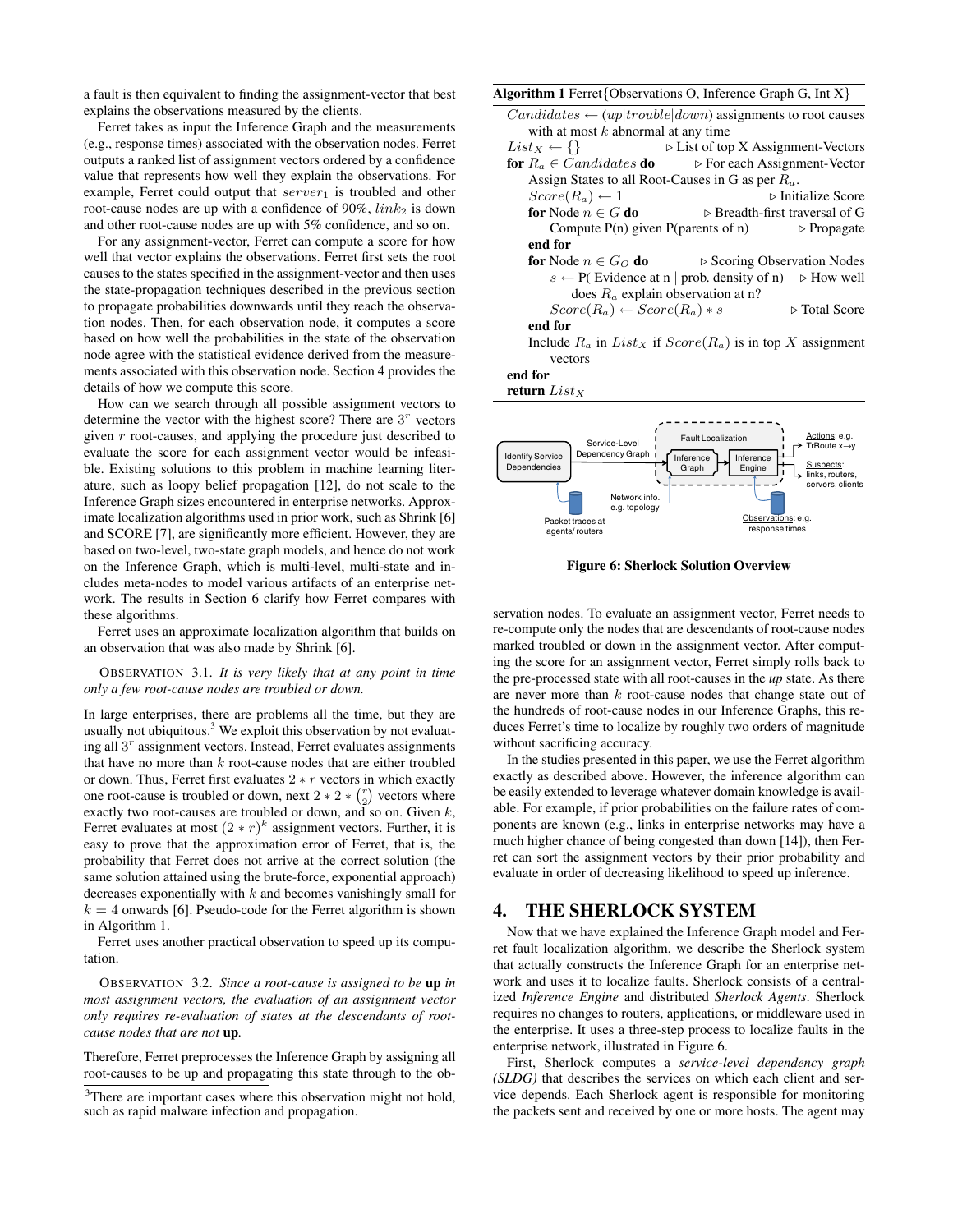run on the host itself, or it may obtain packet traces via sniffing a nearby link or router. From these traces, the agent computes the dependencies between the services with which its host(s) communicates and the response time distributions for each service (Section 4.1). This information is then relayed to the inference engine as described in Section 5, where the engine aggregates the dependencies between services computed by each agent to form the SLDG. The SLDG is relatively stable, changing when new hosts or applications are added to the network, and we expect it will be recomputed daily or weekly.

Second, the inference engine combines the SLDG with the network topology to compute a unified Inference Graph over all services in which the operator is interested and across all Sherlock agents (Section 4.2). This step can be repeated as often as needed to capture changes in the network.

Third, the inference engine runs Ferret over the response time observations reported by the agents and the Inference Graph to identify the root-cause node(s) responsible for any observed problems. This step runs whenever agents see large response times.

## 4.1 Discovering Service-Level Dependencies

Each Sherlock agent is responsible for computing the dependency between the services its host accesses. We define the *dependency probability* of a host on service A when accessing service B as the probability the host needs to communicate with service A before it can successfully communicate with service B. A value of 1 indicates a strong dependency, where the host machine always contacts service  $A$  before contacting  $B$ . For example, a client will visit a web server soon after receiving a response from DNS server providing the web server's IP address, so the dependency probability of using DNS when visiting a web server will be greater than 0. Due to caching, however, the probability may be less than 1.

Because we define services in terms of IP addresses and ports, Sherlock does not rely on parsing application-specific headers. It could be easily extended to use a finer-grain notion of a service if such parsers were available.

### *4.1.1 Computing the Dependency Probability*

Sherlock computes the dependency between services by leveraging the observation that if accessing service  $B$  depends on service A, then packets exchanged with  $A$  and  $B$  are likely to co-occur.

Using this observation, we approximate the dependency probability of a host on service  $A$  when accessing service  $B$  as the conditional probability of accessing service A within a short interval, called the *dependency interval*, prior to accessing service B. We compute the conditional probability as the number of times in the packet trace that an access to service  $A$  precedes an access to service B within the dependency interval.

There is a tension in choosing the value of the dependency interval which is well known in machine learning [8]. Too large an interval will introduce false dependencies on services that are accessed with a high frequency, while too small an interval will miss some true dependencies.

The Sherlock agents use a simple approach that works well in practice. The dependency interval is fixed at 10 ms, which in our experience discovers most of the dependencies. The agents then apply a simple heuristic to eliminate false positives due to chance co-occurrence. They first calculate the average interval,  $I$ , between accesses to the same service and estimate the likelihood of "chance co-occurrence" as  $(10ms)/I$ . They then retain only the dependencies where the dependency probability is much greater than the likelihood of chance co-occurrence.

Our heuristic for computing dependency works best when a re-

sponse from service  $A$  precedes a request to service  $B$ . But without deep packet inspection, it is not possible to explicitly identify the requests and responses in streams of packets going back and forth between the host and  $A$  and the host and  $B$ . In practice, we have found it is sufficient to group together a contiguous sequence of packets to a service as a single access to the service. In Section 6.1, we show that this simple approximation produces reasonably accurate service-level dependency graphs.

#### *4.1.2 Aggregating Probabilities Across Clients*

All agents periodically submit the dependency probabilities they measure to the inference engine. However, because some services are accessed infrequently, a single host may not have enough samples to compute an accurate probability. Fortunately, many clients in an enterprise network have similar host, software and network configurations (e.g. clients in the same subnet) and are likely to have similar dependencies. Therefore, the inference engine aggregates the probabilities of similar clients to obtain more accurate estimates of the dependencies between services.

Aggregation also provides another mechanism to eliminate false dependencies – for example, a client making a large number of requests to the proxy server will appear to be dependent on the proxy server for all the services it accesses. To eliminate these false dependencies, the inference engine calculates the mean and standard deviation of each dependency probability. It then excludes clients with a probability more than five standard deviations from the mean. Section 6.1 evaluates the effectiveness of aggregation.

## 4.2 Constructing the Inference Graph

Here we describe how the Inference Engine combines dependencies between services reported by the Sherlock agents with network topology information to construct a unified Inference Graph.

For each service  $S$ , the inference engine first creates a noisymax meta-node to represent the service. It then creates an observation node for each client reporting response time observations of that service and makes the service meta-node a parent of the observation node. The engine then examines the service dependency information of these clients to identify the set of services  $\mathcal{D}_\mathcal{S}$  that the clients are dependent on when accessing  $S$ . The engine then recurses, expanding each service in  $\mathcal{D}_{\mathcal{S}}$ . Once all service meta-nodes have been created, for each of these nodes the inference engine creates a root-cause node to represent the host on which the service runs and makes this root-cause a parent of the meta-node.

The inference engine then adds network topology information to the Inference Graph by using traceroute results reported by the agents. For each path between hosts in the Inference Graph, it adds a noisy-max meta node to represent the path and root-cause nodes to represent every router and link on the path. It then adds each of these root-causes as parents of the path meta-node.

Optionally, the operators can tell the inference engine where load balancing or redundancy techniques are used in their network, and the engine will update the Inference Graphs, drawing on the appropriate specialized meta-node. Adapting the local environment to the configuration language of the inference engine can also be done with scripting. For example, in our network the load-balanced web servers for a site follow a naming convention and are called sitename\* (e.g., msw01, msw02). Our script looks for this pattern and replaces the default meta-nodes with selector meta-nodes. Similarly, the agent examines its host's DNS configuration using ipconfig to identify where to place a failover meta-node to model the primary/secondary relationship between its name resolvers.

Finally, the inference engine assigns probabilities to the edges in the Inference Graph. The service-level dependency probabili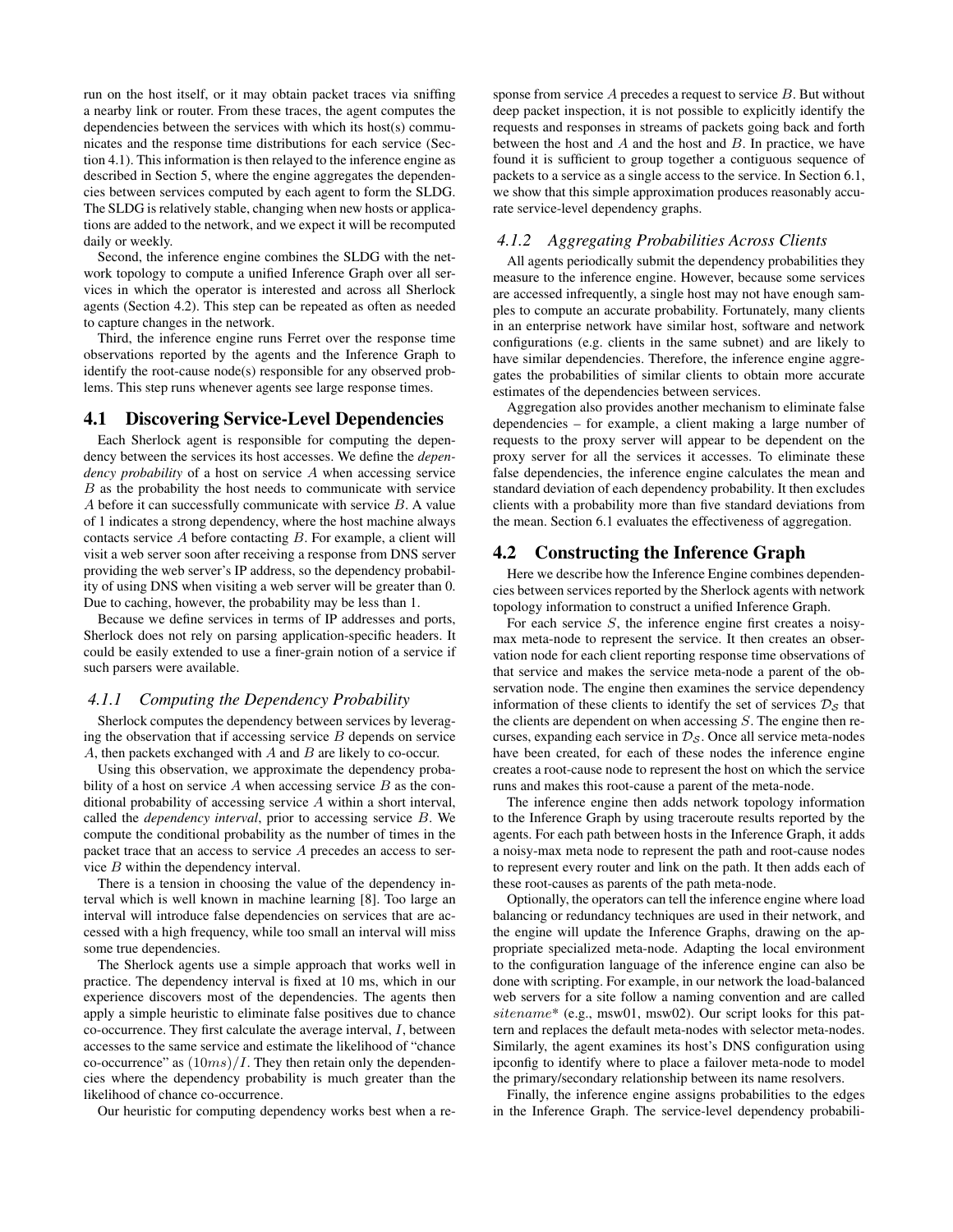ties are directly copied onto corresponding edges in the Inference Graph. The special nodes *always troubled* and *always down* are connected to observation nodes with a probability of 0.001, which implies that 1 in 1000 failures are caused by a component not in our model. Edges between a router and a path meta-node use a probability of 0.9999, which implies that there is a 1-in-10,000 chance that our network topology or traceroutes are incorrect and the router is not actually on the path. In our experience, Sherlock's results are not sensitive to the precise setting of these parameters (Section 6.2).

### 4.3 Fault Localization Using Ferret

As described in Section 3.2, Ferret uses a scoring function to compute how well an assignment vector being evaluated matches external evidence. A scoring function takes as input the probability distribution of the observation node and the external evidence for this node and returns a value between zero and one. A higher value indicates a better match. The score for an assignment vector is the product of scores for individual observations.

The scoring function for the case when an observation node returns an error or receives no response is simple – the score is equal to the probability of the observation node being down. For example, if the assignment vector correctly predicts that the observation node has a high probability of being down, its score will be high.

The scoring function for the case when an observation node returns a response time is computed as follows. The Sherlock agent tracks the history of response times and fits two Gaussian distributions to the historical data, namely  $Gaussian_{up}$ and  $Gaussian_{troubled}$ . For example, the distribution in Figure 1 would be modeled by  $Gaussian_{up}$  with a mean response time of 200 ms and  $Gaussian_{troubled}$  with a mean response time of 2 s. If the observation node returns a response time  $t$ , the score of an assignment vector that predicts the observation node state to be  $(p_{up}, p_{troubled}, p_{down})$  is computed as  $p_{up}$  \*  $Prob(t|Gaussian_{up}) + p_{troubled} * Prob(t|Gaussian_{troubled}).$ In other words, if the response time  $t$  is well explained by the  $Gaussian_{up}$  and the assignment vector correctly predicts that the observation node has a high probability of being up, the assignment vector will have a high score.

When Ferret produces a ranked list of assignment vectors for a set of observations, it uses a statistical test to determine if the prediction is sufficiently meaningful to deserve attention. For a set of observations, Ferret computes the score that these observations would arise even if all root causes were up – this is the score of the null hypothesis. Over time, the inference engine obtains the distribution of  $Score(best prediction) - Score(null hypothesis)$ . If the score difference between the prediction and the null hypothesis exceeds the median of the above distribution by more than one standard deviation, the prediction is considered significant.

## 5. IMPLEMENTATION

We have implemented the Sherlock Agent, shown in Figure 7, as a user-level service (daemon) in Windows XP. The agent observes ongoing traffic from its host machine, watches for faults, and continuously updates a local version of the service-level dependency graph. The agent uses a WinPcap [20]-based sniffer to capture packets. We augmented the sniffer in several ways to efficiently sniff high volumes of data–even at an offered load of 800 Mbps, the sniffer misses less than 1% of packets. Agents learn the network topology by periodically running traceroutes to the hosts that appear in the local version of the service-level dependency graph. Sherlock would easily accommodate layer-2 topology as well, if it were available. The Agent uses an RPC-style mechanism to communicate with the inference engine. Both the agent and the



Figure 7: The components of the Sherlock Agent, with arrows showing the flow of information. Block arrows show the interactions with the inference engine, which are described in the text.



Figure 8: Topology of the production network on which Sherlock was evaluated. Circles indicate routers; diamonds indicate servers; clients are connected to the two LANs shown at the top. Multiple paths exist between hosts and ECMP is used.

inference engine use role-based authentication to validate incoming messages.

The choice of a centralized inference engine makes it easier to aggregate information, but raises scalability concerns about CPU and bandwidth limitations. Back-of-the-envelope calculations show that both requirements are feasible even for large enterprise networks. A Sherlock Agent sends 100B observation reports once every 300s. The inference engine polls each agent for its servicelevel dependency graph once every 3600s, and for most hosts in the network this graph is less than 40 KB. Even for an extremely large enterprise network with  $10<sup>5</sup>$  Sherlock Agents, this results in an aggregate bandwidth of about 10 Mbps.

The computational complexity of fault localization scales linearly with graph size, so we believe it is feasible even in large networks. Specifically, computational complexity is proportional to the number of root causes in the inference graph  $\times$  the graph depth. Graph depth depends on the complexity of network applications, but is less than 10 for all the applications we have studied.

## 6. EVALUATION

We evaluated our techniques by deploying the Sherlock system in a portion of our organization's enterprise network shown in Figure 8. We monitored 40 servers, 34 routers, 54 IP links and 2 LANs for 3 weeks. Out of approximately 1,500 clients connected to the 2 LANs, we deployed Sherlock agents on 23 of them. In addition to observing ongoing traffic, these agents periodically send requests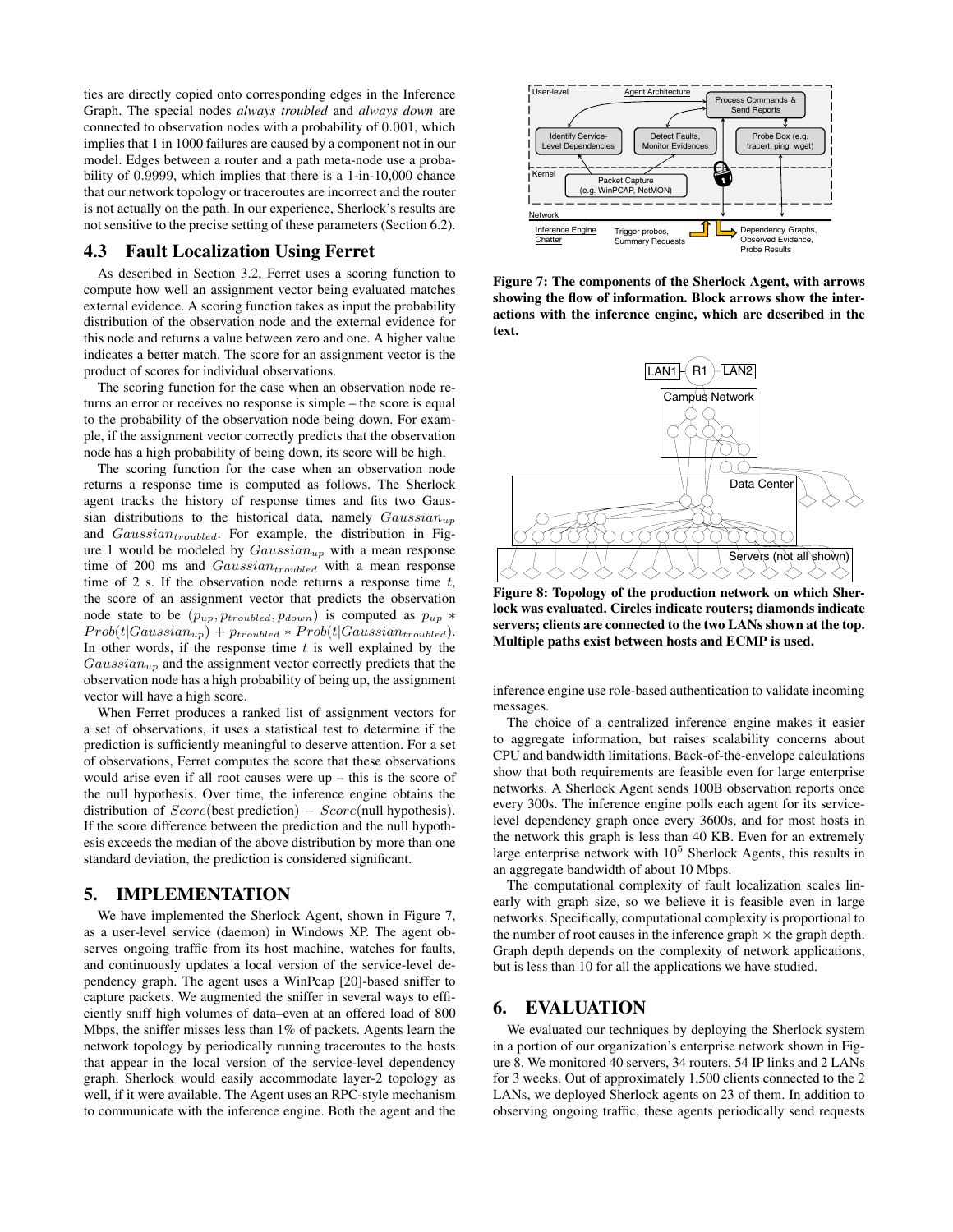

Figure 9: Inferred service dependency graphs for clients accessing the main web portal and the sales website. There is significant overlap in their dependencies.



Figure 10: Inferred service dependency graph for clients accessing a file server.

to the web- and file-servers, mimicking user behavior by browsing webpages, launching searches, and fetching files. We also installed packet sniffers at R1 and 5 routers in the datacenter, enabling us to conduct experiments as if Agents were present on all clients and servers connected to these routers. These servers include our organization's internal web portal, sales website, a major file server, and servers that provide name-resolution and authentication services. Traffic from the clients to the data center was spread across four disjoint paths using Equal Cost Multi-Path routing (ECMP).

In addition to the field deployment, we use both a testbed and simulations to evaluate our techniques in controlled environments (Section 6.2). The testbed and simulations enable us to study Ferret's sensitivity to errors in the Inference Graphs and compare its effectiveness with prior fault localization techniques, including Shrink [6] and SCORE [7].

## 6.1 Discovering Service Dependencies

We now evaluate Sherlock's algorithm for discovering servicelevel dependencies and quantify the amount of data and time required for stable results. We carefully examined the service-level dependency graphs computed by Sherlock for fifteen production web and file servers in our organization, and we corroborated the correctness and completeness of these dependencies with our system administrators. Below, we show the dependency graphs for two typical web servers and one file server, and we highlight the lessons we learned.

Figure 9 shows the service-level dependency graphs for visiting our organization's main web portal and sales website. Arrows point from servers that provide essential services to servers or activities that depend on these services. Edges are annotated with weights which represent the strength of the dependencies. Two things are worth noting. First, clients depend on name lookup servers (DNS, WINS), authentication servers (Domain Controller), and proxy servers to access either of these websites. Clients must communicate with the authentication servers to validate certificates that control access and use the proxy servers to retrieve external pages that are embedded in the websites' pages. Second, both websites also share substantial portions of their back-end dependencies. The same search server crawls both websites and generates indexes that are used by the websites to answer client queries. The pres-



Figure 11: Dependency probabilities for accessing the web portal converge to stable values as the inference engine receives more samples from clients.



Figure 12: Dependency probabilities for accessing the web portal converge as the inference engine aggregates samples from more clients.

ence of such overlap in production environments bodes well for our techniques, as it means Sherlock can construct succinct Inference Graphs and Ferret can localize faults with fewer observations.

Figure 10 shows the dependency graph for visiting a major file server. As before, clients depend on DNS, WINS, Domain Controller (DC), and proxy servers to access the file server. Interestingly, clients actually depend on four different file servers – FileServerA-FileServerD to access the main file server. It turns out that the name of the main file server is just the root name of a distributed file system. The actual files are stored on several file servers, each of which is responsible for a portion of the name space. The client requests are sent to the file servers based on the location of the clients and the requested files.

To summarize, our observations are three-fold. First, there is significant variety in service-level dependencies – some servers redirect a majority of their requests while others exclusively serve the requests locally. Second, even when two services appear to have similar dependencies, there are differences in the strength of the dependencies. For instance, clients may heavily depend on domain controllers to access certain web servers which contain lots of sensitive information, but this does not apply to accessing the web portal. Finally, dependencies change over the time – we have seen content move across machines from one building to another. Hence, we conclude that an automated algorithm for inferring dependencies is necessary and useful.

Impact of number of samples: Section 4.1 describes how Sherlock computes service-level dependency graphs by aggregating the results from multiple clients. In this section we examine how many samples are required to produce stable probability estimates. Figure 11 shows how dependency probabilities for clients accessing the web portal converge as the algorithm uses more samples. We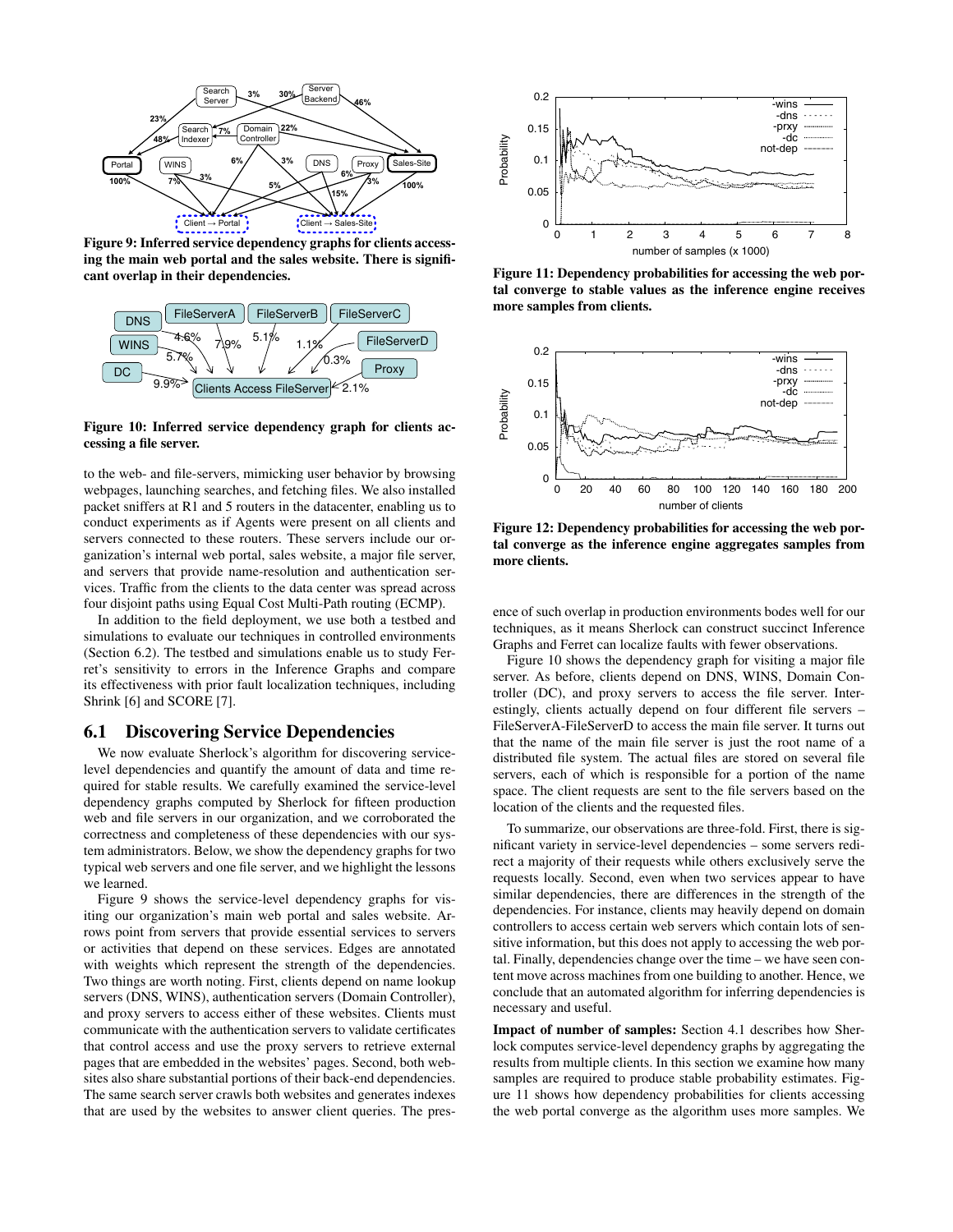

Figure 13: Physical topology of the testbed. Hosts are squares, routers are circles. Example failure points indicated with circled letters. Hosts labeled C\* are clients and WS\* are webservers.



Figure 14: Inference graph for client  $C_{1-1}$  accessing WebServer<sub>1</sub> (WS<sub>1</sub>) and WebServer<sub>2</sub> (WS<sub>2</sub>). For clarity, we elide the probability on edges, the specialized (failover) metanode for  $DNS_1$  and  $DNS_2$ , and the activities of other clients.

show the probabilities for a set of true dependencies and the one false dependency with the largest probabilities among false dependencies. Note that the probabilities of the four true dependencies (DC, DNS, WINS, and proxy) quickly exceed those of the false dependency, even with only 200 samples. At about 4,000 samples, the probabilities of all the true dependencies converge to their final values. The Inference Engine normally receives this number of samples in a few hours during a regular day. Once converged, we find the service-level dependencies are stable over several days to a couple of weeks.

Impact of number of clients: Figure 12 shows how dependency probabilities for clients accessing the web portal converge as Sherlock aggregates samples from more clients. We show probabilities for the same set of dependencies as before. Not surprisingly, when we aggregate the results from very few clients, the false dependency has a higher probability than some of the true dependencies. Aggregating over even 20 clients reduces the false dependency probability to a trivial value, showing the importance of aggregation in eliminating false positives.

### 6.2 Localizing Faults in Enterprise Network

We now turn our attention to Ferret, the fault localization algorithm. We evaluate Ferret's ability to localize faults in an enterprise network and its sensitivity to errors in the inference graph. We also compare it with prior work.

We begin with a simple but illustrative example where we inject faults in our testbed (Figure 13). The testbed has three web servers, one in each of the two LANs and one in the data center. It also has an SQL backend server and supporting DNS and authentication servers  $(AD)$ . WebServer<sub>1</sub> only serves local content and WebServer<sub>2</sub> serves content stored in the SQL database. Note that the testbed shares routers and links with the production enterprise network, so there is substantial real background traffic. We use packet droppers and rate shapers along with CPU and disk load generators to create scenarios where any desired subset of clients,



Figure 15: Average number of unique clients accessing the 128 most popular servers in a 10-second time window. The top 20 servers have more than 70 unique clients in every 10 s window.

servers, routers, and links in the testbed appear as failed or overloaded. Specifically, an *overloaded link* drops 5% of packets at random and an *overloaded server* has high CPU and disk utilization.

Figure 14 shows the inference graph constructed by Sherlock, with some details omitted for clarity. The arrows at the bottomlevel are the service-level dependencies inferred by our dependency discovery algorithm. For example, to fetch a web page from WebServer<sub>2</sub>, client  $C_{1-1}$  has to communicate with DNS<sub>1</sub> for name resolution and  $AD$  for certificates. WebServer<sub>2</sub>, in turn, retrieves the content from the SQL database. Sherlock builds the complete inference graph from the service-level dependencies as described in Section 4.2.

Unlike traditional threshold-based fault detection algorithms, Ferret localizes faults by correlating observations from multiple vantage points. To give a concrete example, if  $WebServer_1$  is overloaded, traditional approaches would rely on instrumentation at the server to raise an alert once the CPU or disk utilization passes a certain threshold. In contrast, Ferret relies on the clients' observations of  $WebServer_1$ 's performance. Since clients do not experience problems accessing WebServer<sub>2</sub>, Ferret can exclude LAN<sub>1</sub>,  $LAN<sub>2</sub>$  and router  $R<sub>1</sub>$  from the potentially faulty candidates, which leaves  $WebServer_1$  as the only candidate to blame. Ferret formalizes this reasoning process into a probabilistic correlation algorithm (described in Section 3.2) and produces a list of suspects ranked by their likelihood of being the root cause. In the above case, the top two root cause suspects are WebServer<sub>1</sub> with a likelihood of 99.9% and Router  $R_1$  with a likelihood of 9.0\*10<sup>-9</sup>%. Ferret successfully identifies the right root cause while the likelihood of the second best candidate is negligibly small.

Ferret can also deal with multiple simultaneous failures. To illustrate this, we created a scenario where both WebServer<sub>1</sub> and one of the clients <sup>C</sup><sup>1</sup>−<sup>3</sup> were overloaded at the same time. In this case, the top two candidates identified by Ferret are WebServer<sub>1</sub> ∩  $C_{1-3}$ with a likelihood of 97.8% and WebServer<sub>1</sub> with a likelihood of 1.6%. WebServer<sub>1</sub> appears by itself as the second best candidate since failure of that one component explains most of the poor performance seen by clients, and the problems  $C_{1-3}$  reports with other services might be noise.

Ferret's fault localization capability is also affected by the number of vantage points. For example, in the testbed where WebServer<sub>2</sub> only serves content in the SQL database, Ferret cannot distinguish between congestion in WebServer<sub>2</sub> and congestion in the database. Observations from clients whose activities depend on the database but not  $WebServer_2$ , would resolve the ambiguity.

Ferret's ability to correctly localize failures depends on having observations from roughly the same time period that exercise all paths in the Inference Graph. To estimate the number of observations available, we measured the average number of unique clients that access a server during time windows of various sizes. We do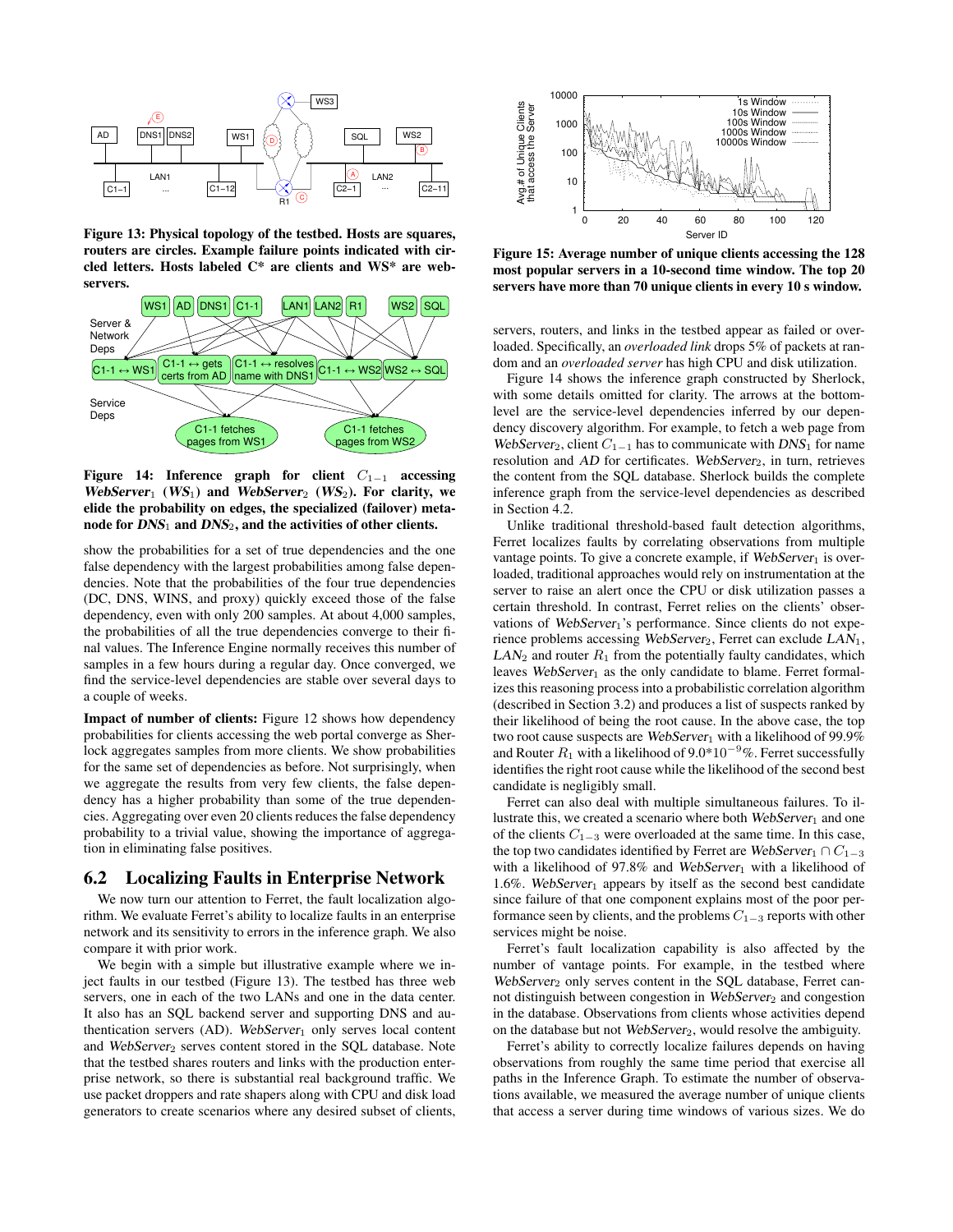

Figure 16: Root causes of performance problems identified by Ferret over a 5-day period. Each Y-axis value represents a separate component in the inference graph and a dot indicates the component is troubled or down at that time.

this for the 128 most popular servers in our organization using time window lengths varying from 1 second to  $10<sup>5</sup>$  seconds (roughly 3 hours). The data for Figure 15 were collected over a 24-hour period during a normal business day. It shows that there are many unique clients that access the same server in the same time window. For instance, in a time window of 10 seconds, at least 70 unique clients access every one of the top 20 servers. Given that there are only 4 unique paths to the data center and 4-6 DNS/WINS servers, we believe that accesses to the top 20 servers alone provide enough observations to localize faults occurring at most locations in the network. Accesses to less popular services leverage this information, and need only provide enough observations to localize faults in unshared components.

#### *6.2.1 Evaluation of Field Deployment*

We now report results from deploying Sherlock in our organization's production network. We construct the Inference Graph using the algorithm described in Section 4.2. The resulting graph contains 2,565 nodes and 358 components that can fail independently.

Figure 16 shows the results of running the Sherlock system over a 5-day period. Each Y-axis value represents one component, e.g. a server, a client, a link, or a router, in the inference graph and the Xaxis is time. A dot indicates a component is in the troubled or down state at a given time. During the 5 days, Ferret found 1,029 instances of performance problems. In each instance, Ferret returned a list of components ranked by their likelihood of being the root cause. This figure illustrates how Sherlock helps network managers by highlighting the components that cause user-perceived faults.

By Ferret's computations, 87% of the problems were caused by only 16 components (out of the 358 components that can fail independently). We were able to corroborate the 3 most notable problems marked in the figure with external evidence. The  $Server_1$  incident was caused by a front-end web server with intermittent but recurring performance issues. In the Server<sub>2</sub> incident, another web server was having problems accessing its SQL backend. The third incident was due to recurring congestion on a link between  $R_1$  and the rest of the enterprise network. In Figure 16, when Ferret is unable to determine a single root cause due to lack of information, it will provide a list of most likely suspects. For example in the  $Server<sub>1</sub> incident, there are 4 dots which represent the web server,$ the last links to and from the web server, and the router to which the web server is directly connected.



Figure 17: 5-minute averages of link utilization reported by SNMP. Oscillations around 14:00 correspond to observed performance issue.

Sherlock can also discover problems that might be overlooked by using traditional threshold-based techniques. For instance, in the  $Server_2$  incident, both the web server and SQL backend were functioning normally and traditional threshold-based techniques would not raise any alerts. Only requests requiring interaction between the web server and the SQL backend experience poor performance, but this is caught is by Sherlock.

In a fourth incident, some clients were experiencing intermittent poor performance when accessing a web server in the data center while other clients did not report any problem. Ferret identified a suspect link on the path to the data center that was shared by only those clients that experienced poor performance. Figure 17 shows the MRTG [11] data describing the bandwidth utilization of the congested link. Ferret's conclusion on when the link was troubled matches the spikes in link utilization between 12:15 and 17:30. However, an SNMP-based solution would have trouble detecting this performance incident. First, the spikes in the link utilization are always less than 40% of the link capacity. This is common with SNMP counters, since those values are 5-minute averages of the actual utilization and may not reflect instantaneous high link utilization. Second, the 60% utilization at 11:00 and 18:00 did not lead to any user-perceived problems, so there is no threshold setting that catches the problem while avoiding false alarms. Finally, due to scalability issues, administrators are unable to collect relevant SNMP information from all the links that might run into congestion.

#### *6.2.2 Comparing Sherlock with Prior Approaches*

Sherlock differs from prior fault localization approaches in its use of multi-level inference graph instead of two-level bipartite graph, and its use of probabilistic dependencies. Comparing Sherlock with prior approaches allows us to evaluate the impact of these design decisions.

To perform the comparison, we need a large set of observations for which the actual root causes of the problems are known. Because it is infeasible to create such a set of observations using a testbed, we conduct experiments with simulations. We first created a topology and its corresponding inference graph that exactly matches that of the production network. Then we randomly set the state of each root cause to be troubled or down and perform a probabilistic walk through the inference graph to determine the state of all the observation nodes. Repeating this process 1,000 times produced 1,000 sets of observations for which we know the actual root causes. We then compare different techniques on their ability to identify the correct root cause given the 1,000 observation sets.

Figure 18 shows that by using multi-level inference graphs, Ferret is able to correctly identify up to 32% more faults than Shrink, which uses two-level bipartite graphs. Figure 9 and Figure 14 show that multi-level dependencies do exist in real systems, and representing this type of dependency using bipartite graphs does lose important information. SCORE [7] uses a deterministic dependency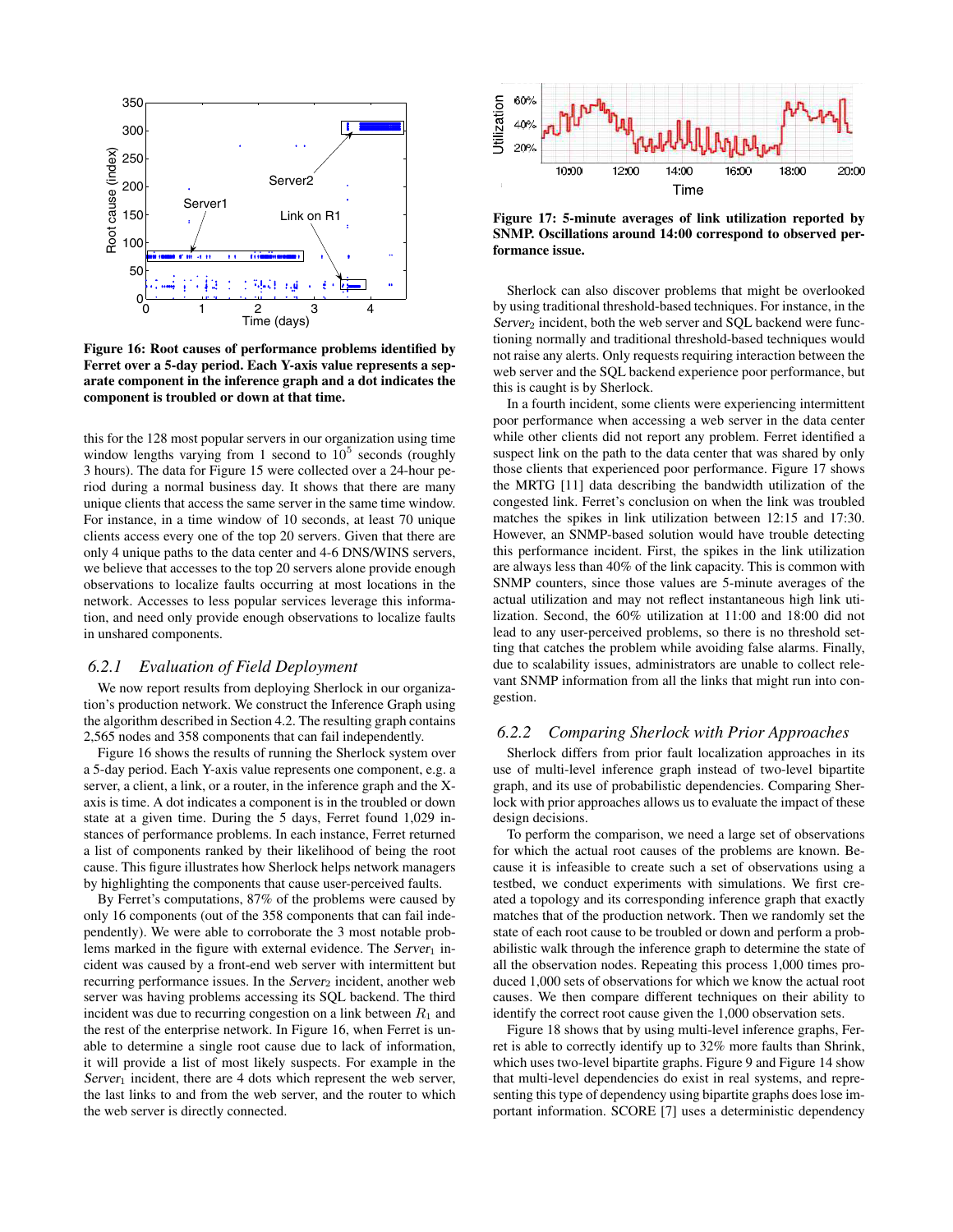

Figure 18: Multi-level probabilistic model allows Ferret to correctly identify 30% more faults than approaches based on two-level probabilistic models (Shrink) or deterministic models (SCORE).



Figure 19: The time taken by Ferret to localize a fault grows linearly with the number of nodes in the Inference Graph.

model in which a dependency either exists or not. For example, the caching of names makes DNS a weak dependency. If such weak dependencies are included, the SCORE model causes many false-positives, yet excluding these dependencies results in falsenegatives.

## *6.2.3 Time to Localize Faults*

We now study how long it takes Ferret to localize faults in large enterprise networks. In the following simulations, we use a topology which is the same as the one in our field deployment. We then add more clients and servers to the topology and use the measurement results in Figure 15 to determine the number of unique clients that would access a server in a given time window. The experiments were run on an AMD Athlon 1.8GHz machine with 1.5GB of RAM. Figure 19 shows that the time it takes to localize injected faults grows almost linearly with the number of nodes in the Inference Graph. The running time of Ferret is always less than 4 ms times the number of nodes in the Inference Graph. With an Inference Graph of 500,000 nodes that contains 2,300 clients and 70 servers, it takes Ferret about 24 minutes to localize an injected fault. Note that Ferret is easily parallelizable (see pseudo-code in Algorithm 1) and implementing it on a cluster would significantly reduce the running time.

#### *6.2.4 Impact of Errors in Inference Graph*

Sometimes, errors are unavoidable when constructing inference graphs. For example, service-level dependency graphs might contain false positives or false negatives. Traceroutes might also report the wrong intermediate routers. To understand how sensitive Ferret is to errors in inference graphs, we compare the results of Ferret on correct inference graphs with those on perturbed inference graphs.

We deliberately introduce four types of perturbation into inference graphs: First, for each observation node in the inference graph, we randomly add a new parent. Second, for each observation node, we randomly swap one of its parents with a different node. Third, for each edge in the inference graph, we randomly change



Figure 20: Impact of errors in inference graph on Ferret's ability to localizing faults.

its weight. Fourth, for each network-level path, we randomly add an extra hop or permute its intermediate hops. The first three types of perturbation correspond to errors in service-level dependency graphs and the last type corresponds to errors in traceroutes.

We use the same inference graph as the one in the field deployment and perturb it in the ways that are described above. Figure 20 shows how Ferret behaves in the presence of each type of perturbation. Each point in the figure represents the average of 1,000 experiments. Note that Ferret is reasonably robust to all four types of errors. Even when half the paths/nodes/weights are perturbed, Ferret correctly localizes faults in 74.3% of the cases. Perturbing the edge weights seems to have the least impact while permuting the paths seems to be most harmful.

#### *6.2.5 Modeling Redundancy Techniques*

Specialized meta-nodes have important roles modeling loadbalancing and redundancy, such as ECMP, NLB, and failover. Without these nodes, the fault localization algorithm may come up with unreasonable explanations for observations reported by clients. To evaluate the impact specialized meta-nodes, we again used the same inference graph as the one in the field deployment. We created 24 failure scenarios where the root cause of each of the failures is a component connected to a specialized meta-node (e.g. a primary DNS server or an ECMP path). We then used Ferret to localize these failures both on inference graphs using specialized meta-nodes and on inference graphs using noisy-max meta-nodes instead of specialized meta-nodes.

In 14 cases where the root cause was a secondary server or a backup path, there is no difference between the two approaches. In the remaining 10 cases where a primary server or path failed, Ferret correctly identified the root cause in all 10 of the cases when using specialized meta-nodes. In contrast, when not using specialized meta-nodes Ferret identified the wrong root cause in 4 cases.

## 6.3 Summary of Results

The key points of our evaluations are:

- First, we corroborated the inferred service-level dependency graphs of fifteen servers with our administrators and found them to be mostly correct except for a few false-positives. Our algorithm is able to discover service dependencies in a few hours during a normal business day.
- Second, service dependencies vary widely from one server to another and the inference graph of an enterprise network may contain hundreds to thousands of nodes, justifying the need for an automatic approach.
- Third, in a field deployment we show that the Sherlock system is effective at identifying performance problems and narrowing down the root-cause to a small number of suspects. Over a five